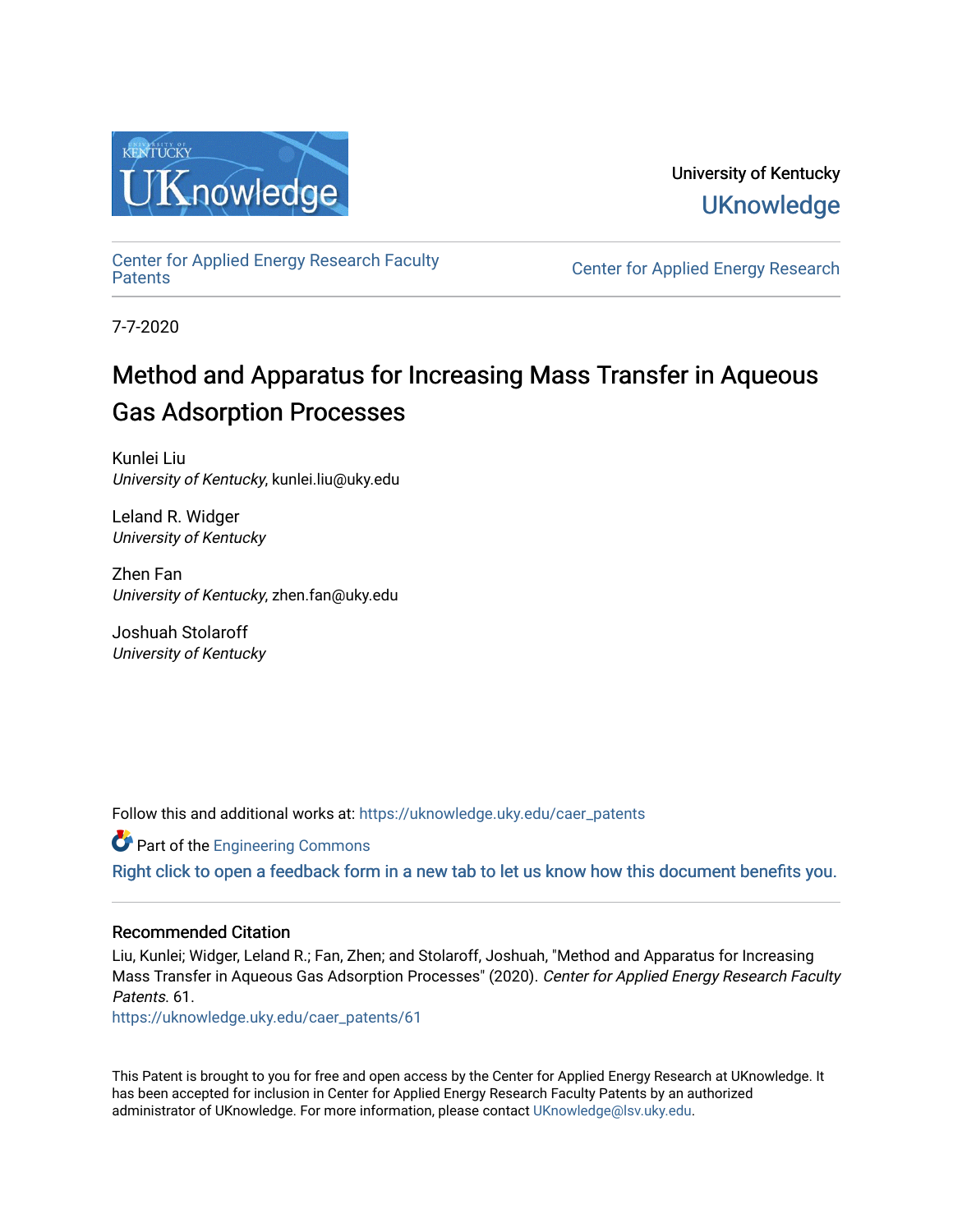

USO 10702826B2

## c12) **United States Patent**

### **Liu et al.**

#### (54) **METHOD AND APPARATUS FOR INCREASING MASS TRANSFER IN AQUEOUS GAS ADSORPTION PROCESSES**

- (71) Applicant: **University of Kentucky Research Foundation,** Lexington, KY (US)
- (72) Inventors: **Kunlei Liu,** Lexington, KY (US); **Leland R. Widger,** Lexington, KY (US); **Zhen Fan,** Lexington, KY (US); **Joshuah Stolaroff,** Lexington, KY (US)
- (73) Assignee: **UNIVERSITY OF KENTUCKY RESEARCH FOUNDTION,**  Lexington, KY (US)
- (\*) Notice: Subject to any disclaimer, the term of this patent is extended or adjusted under 35 U.S.C. 154(b) by O days.
- (21) Appl. No.: **16/216,205**
- (22) Filed: **Dec. 11, 2018**

#### (65) **Prior Publication Data**

US 2019/0176080 Al Jun. 13, 2019

#### **Related U.S. Application Data**

- (60) Provisional application No. 62/597,479, filed on Dec. 12, 2017.
- (51) **Int. Cl.**

| <b>B01D 53/40</b> | (2006.01) |
|-------------------|-----------|
| <b>B01D 53/18</b> | (2006.01) |
| <b>B01D 53/78</b> | (2006.01) |
| <b>B01D 53/96</b> | (2006.01) |
| <b>B01D 15/30</b> | (2006.01) |
| <b>B01D 15/32</b> | (2006.01) |
| <b>B01D 53/14</b> | (2006.01) |
| <b>B01J 19/32</b> | (2006.01) |

#### (IO) **Patent No.:**  US 10,702,826 B2

#### (45) **Date of Patent:**  Jul. 7, 2020

- (52) **U.S. Cl.**  CPC ..... *BOID 5311475* (2013.01); *BOID 53/1493*  (2013.01); *BOID 53/18* (2013.01); *BOJJ 19132*  (2013.01); *BOID 15/305* (2013.01); *BOID 15/327* (2013.01); *BOID 2257/504* (2013.01); *BOID 2325/36* (2013.01); *BOID 2325/38*  (2013.01)
- (58) **Field of Classification Search**  None See application file for complete search history.

#### (56) **References Cited**

#### U.S. PATENT DOCUMENTS

| 4,335,001 A |             |  | $6/1982$ Aurelle et al.  |  |
|-------------|-------------|--|--------------------------|--|
| 4.471.014 A |             |  | 9/1984 den Hartog et al. |  |
| 4,514,377 A |             |  | $4/1985$ Symons et al.   |  |
|             | (Continued) |  |                          |  |

#### FOREIGN PATENT DOCUMENTS

| EP | 0374873 A2  | 6/1990 |  |
|----|-------------|--------|--|
| FP | 2228118 A1  | 9/2010 |  |
|    | (Continued) |        |  |

#### OTHER PUBLICATIONS

US 5,352,577 Al, 03/2002, Martin et al. (withdrawn) (Continued)

*Primary Examiner* - Daniel Berns (74) *Attorney, Agent, or Firm* - King & Schickli, PLLC

#### (57) **ABSTRACT**

A method of removing and capturing an acid gas from a fluid stream includes exposing the fluid stream to an aqueous scrubbing solution in the presence of a packing element including alternating hydrophobic and hydrophilic features or zones. A related apparatus is also disclosed.

#### **7 Claims, 5 Drawing Sheets**

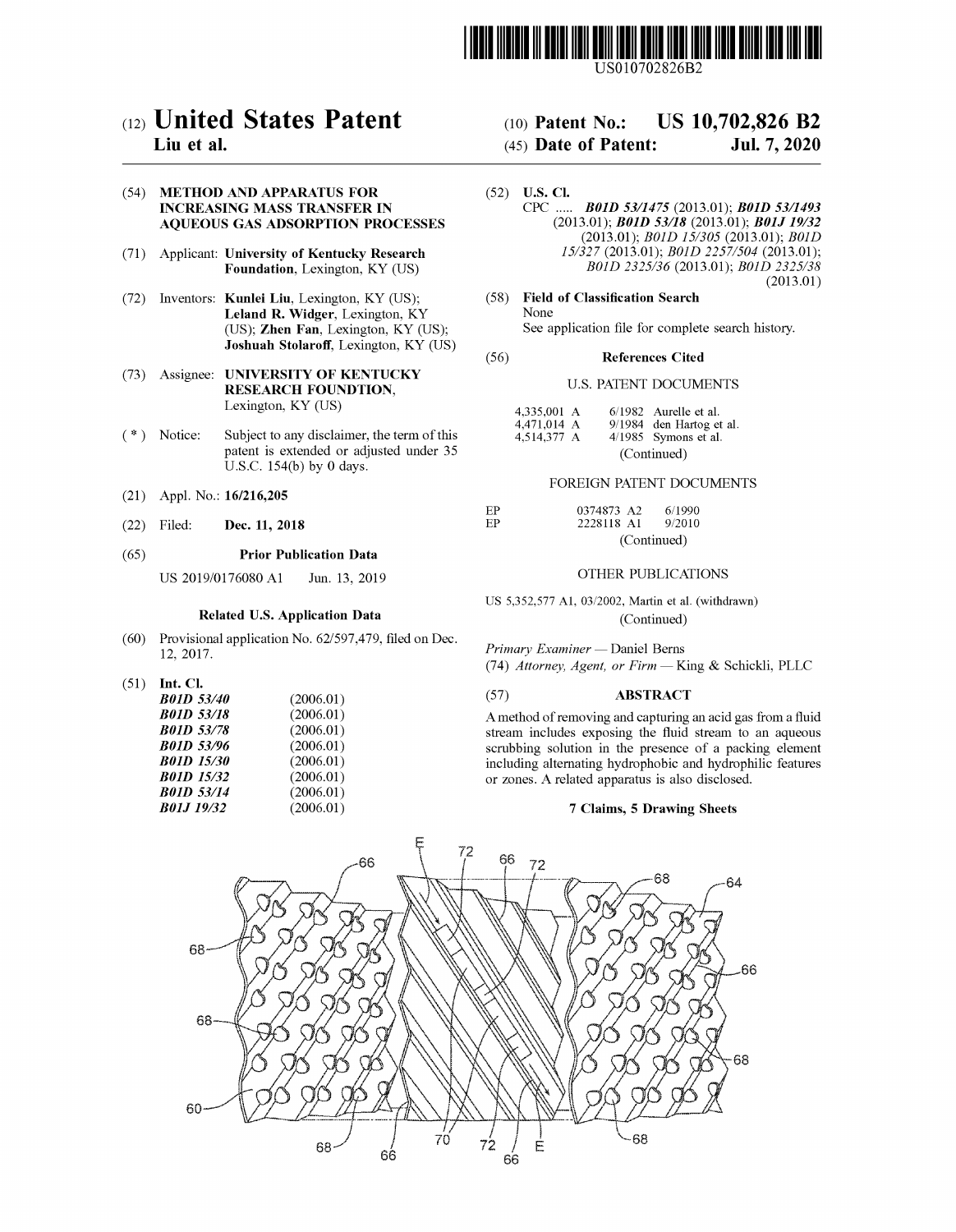#### (56) **References Cited**

#### U.S. PATENT DOCUMENTS

| 4.999,172 A      |                 | $3/1991$ Simons                      |  |
|------------------|-----------------|--------------------------------------|--|
| 5,672,422 A      |                 | 9/1997 Kanda et al.                  |  |
| 5.792.244 A      |                 | 8/1998 Morlec et al.                 |  |
| 7.128,881 B2     | 10/2006 Petrik  |                                      |  |
| 7,153,421 B2     |                 | 12/2006 Koehler et al.               |  |
| 7.361.278 B2     |                 | 4/2008 Yamazaki et al.               |  |
| 7,507,277 B2     |                 | $3/2009$ Lawrence et al.             |  |
| 8,650,013 B2     | $2/2014$ Hanley |                                      |  |
| 8,746,660 B2     |                 | $6/2014$ Ausner et al.               |  |
| 8,944,417 B2     |                 | $2/2015$ Ausner et al.               |  |
| 9,279,435 B2     |                 | 3/2016 Bohringer et al.              |  |
|                  |                 | 9,545,598 B2 1/2017 Pellegrin et al. |  |
| 2019/0240616 A1* |                 | 8/2019 Eliseev  B01D 53/228          |  |
|                  |                 |                                      |  |

#### FOREIGN PATENT DOCUMENTS

| JP | H02207837 A  | 8/1990 |
|----|--------------|--------|
| JP | 2012030222 A | 2/2012 |

#### OTHER PUBLICATIONS

EP2228118 Al English Machine Translation. JP2012030222 A English Machine Translation. JPH02207837A English Machine Translation.

\* cited by examiner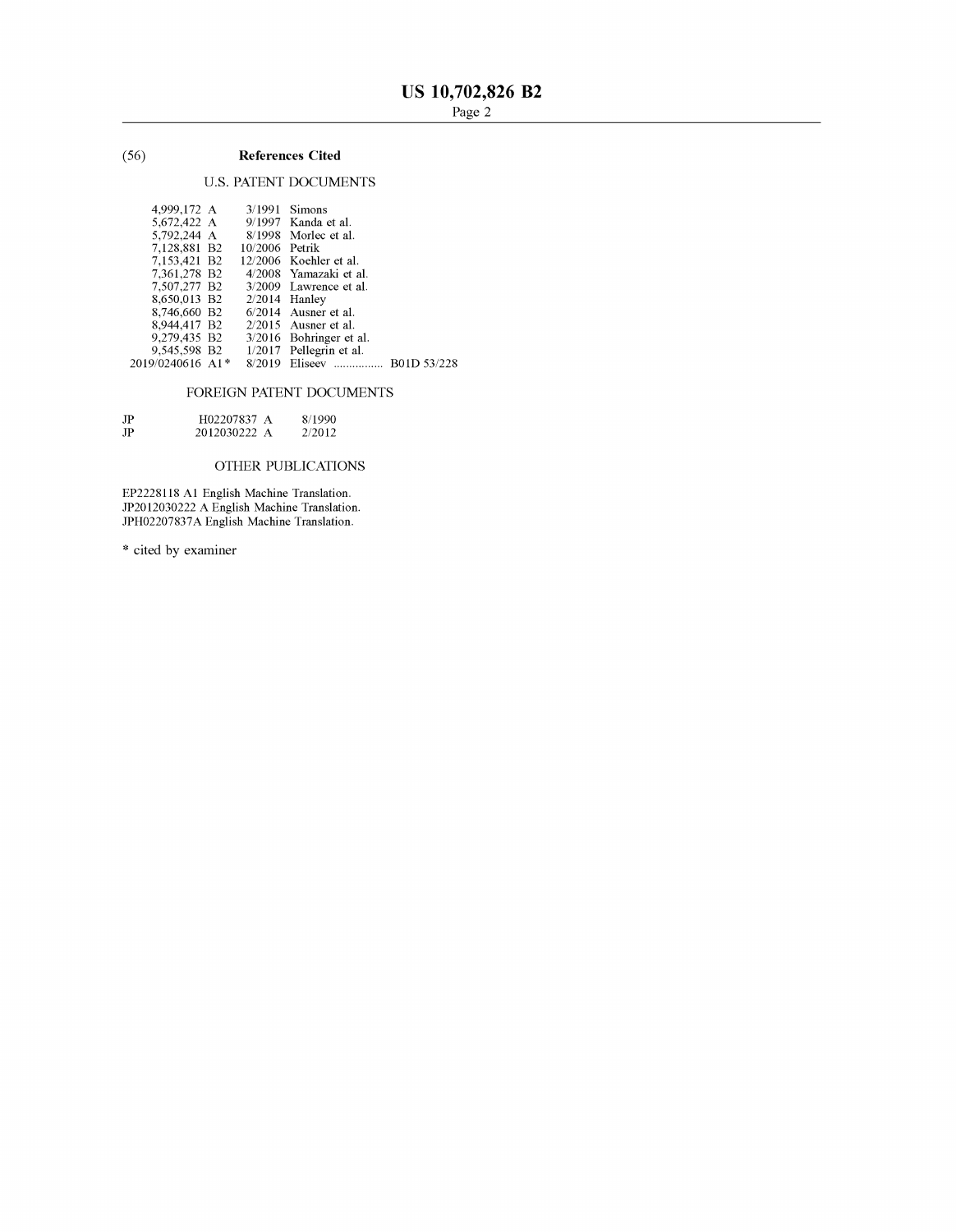

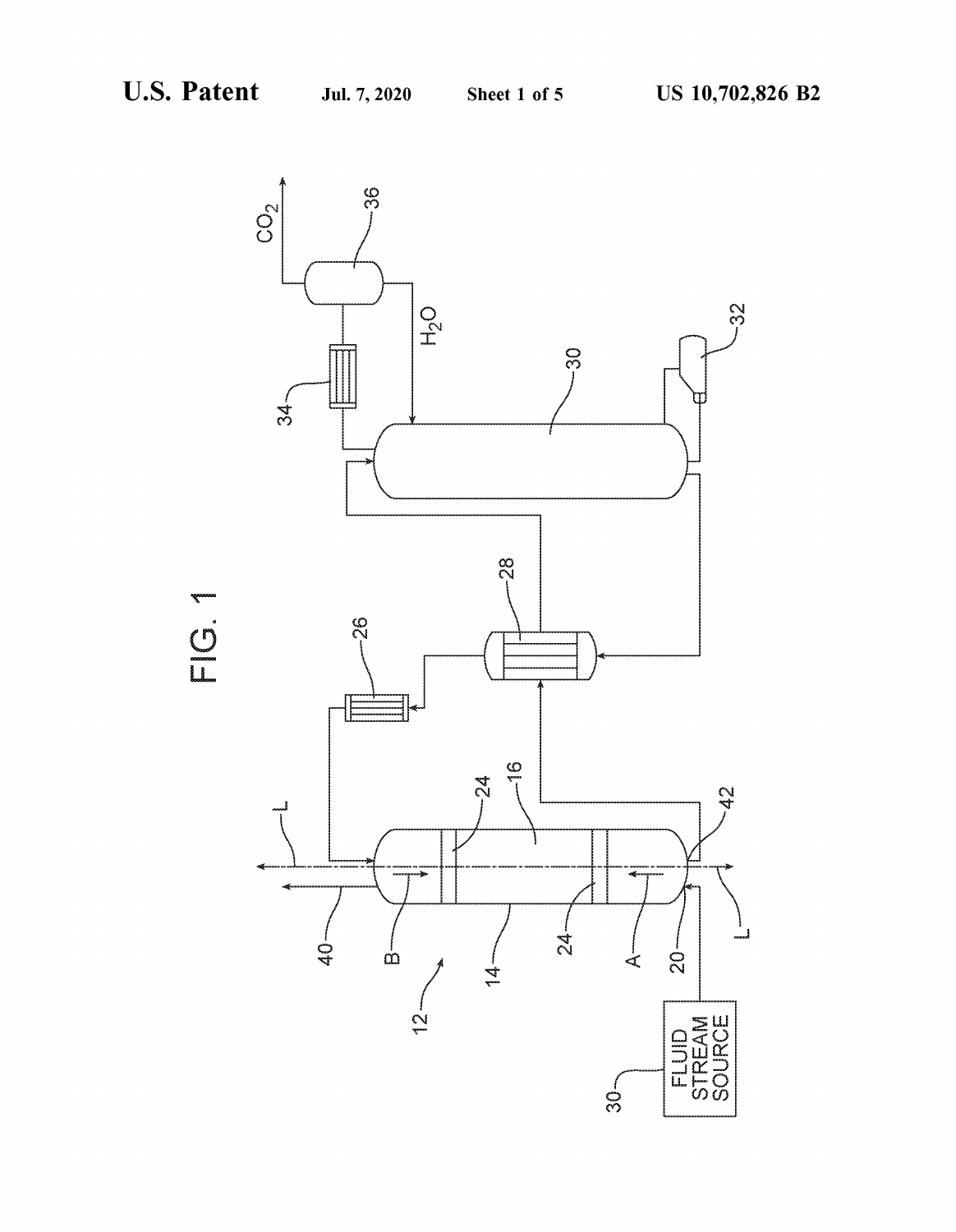

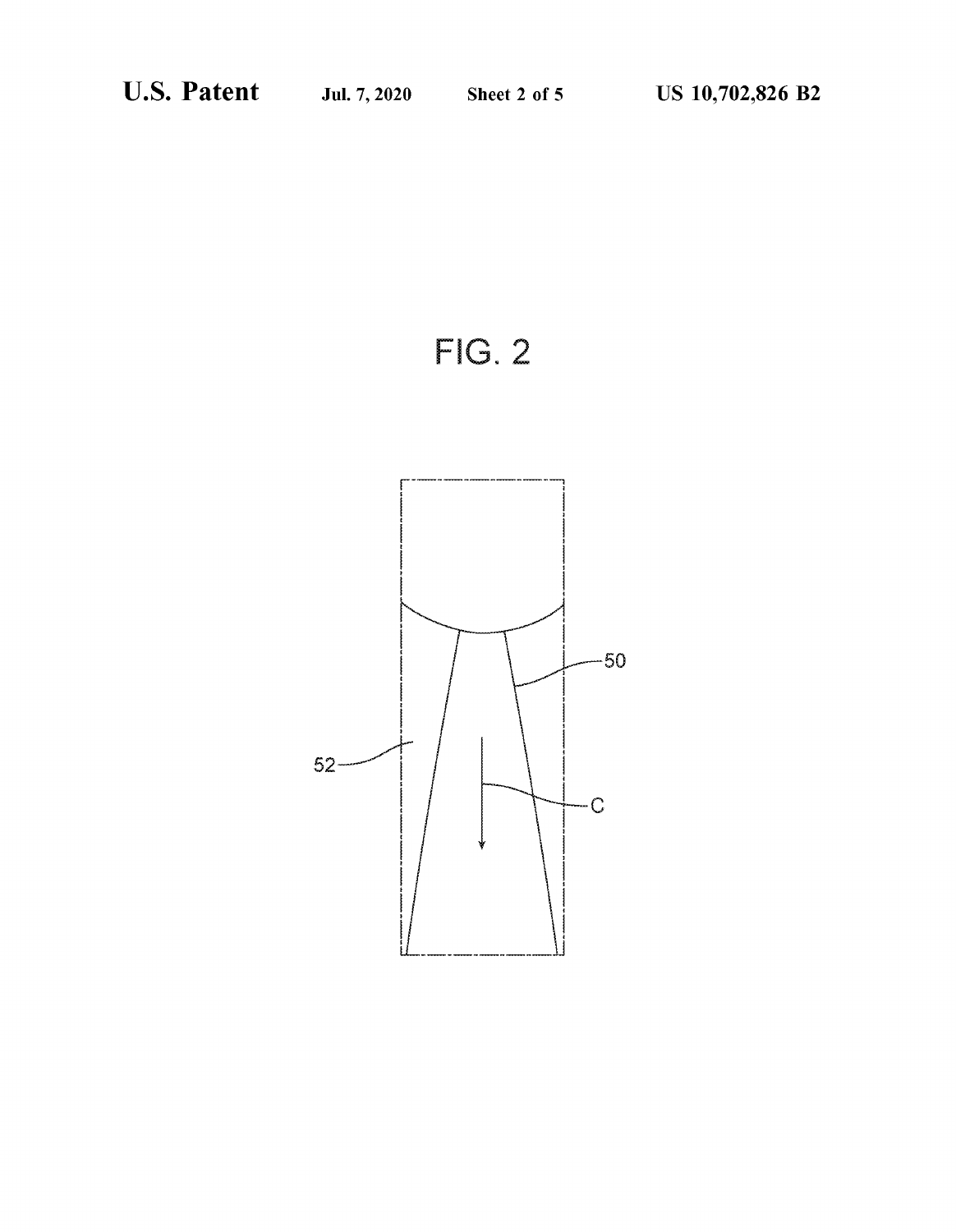$FIG. 3$ 

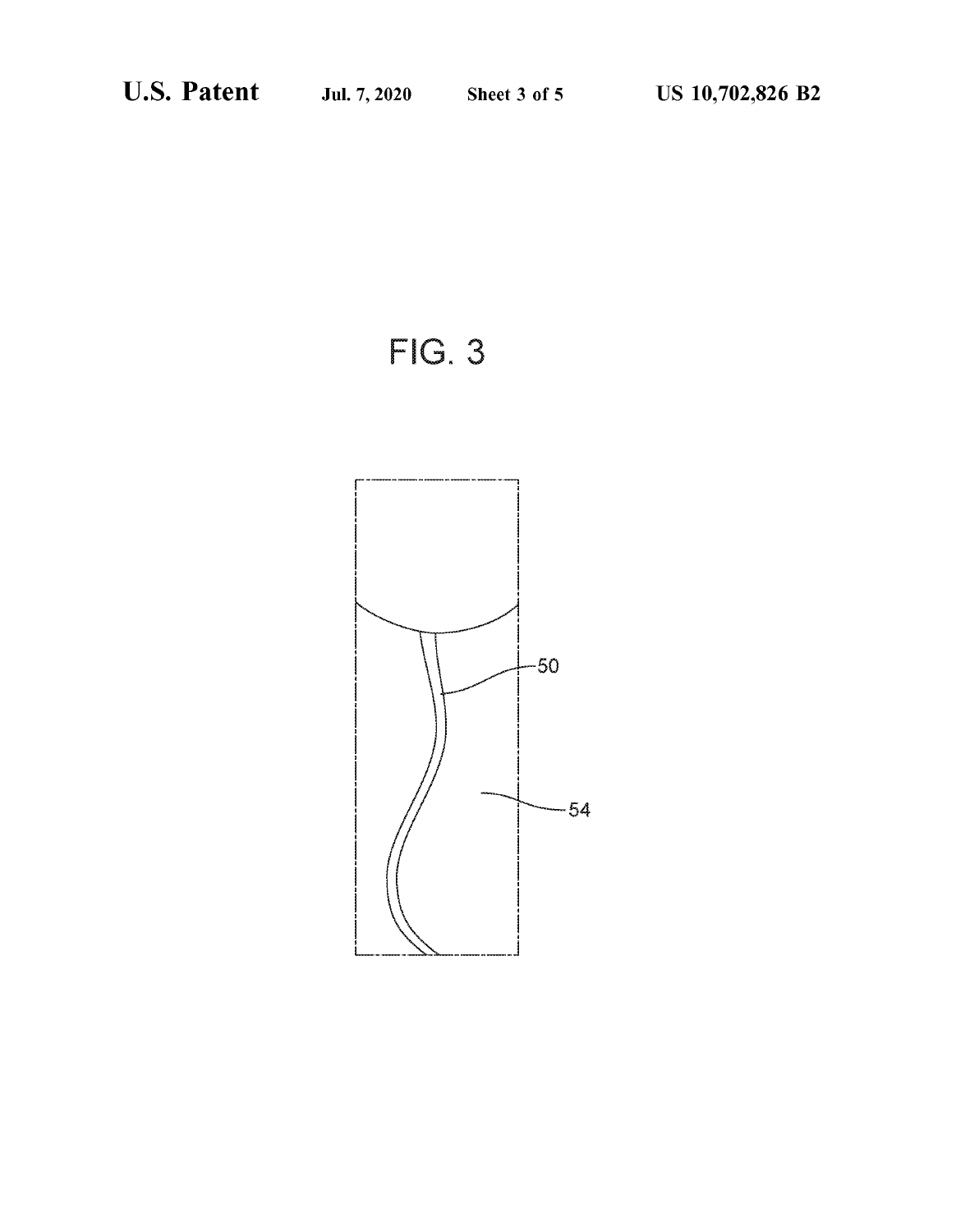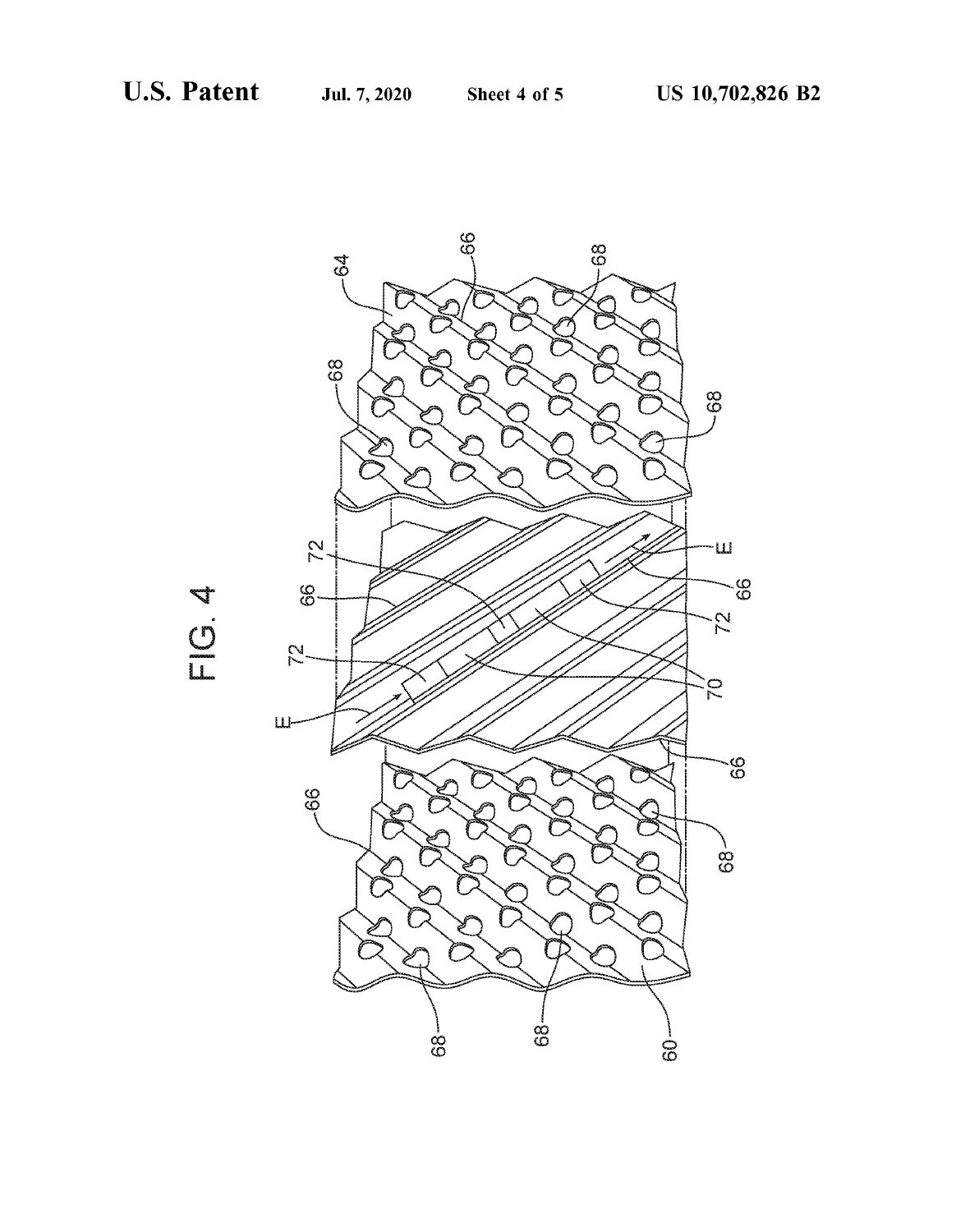

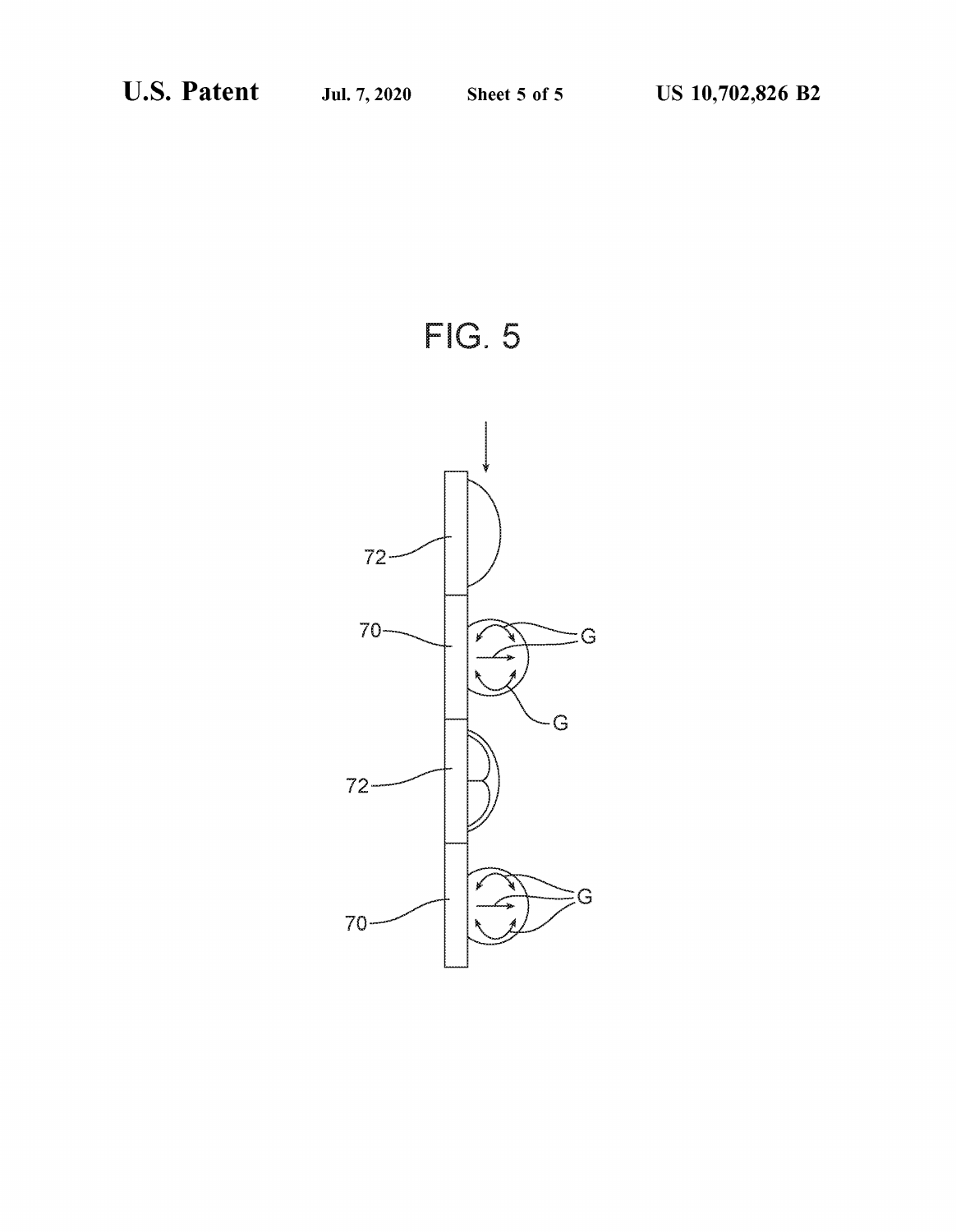10

#### **METHOD AND APPARATUS FOR INCREASING MASS TRANSFER IN AQUEOUS GAS ADSORPTION PROCESSES**

This application claims priority to U.S. Provisional Patent <sup>5</sup> Application 62/597,479, filed Dec. 12, 2017, the content of which is hereby incorporated by reference in its entirety.

#### TECHNICAL FIELD

This document relates generally to the separation of acid gases from a fluid stream and, more particularly, to a new and improved method and apparatus for that purpose.

#### BACKGROUND

The cleanup of acid gases, such as  $CO<sub>2</sub>$ , from natural gas has been an extensively practiced technology. The industrial removal of  $CO_2$  from natural gas dates back to the 1930's.  $_{20}$ While several technologies exist for the removal of acid gases, one of the most commonly employed practices is the use of aqueous amines. In this process the amine reacts with the  $CO<sub>2</sub>$  to form a carbamate or bicarbonate salt along with a protonated amine to balance the overall charge. The liquid,  $_{25}$  $CO<sub>2</sub>$  rich amine from the bottom of the absorber, is then passed through a heat exchanger to improve efficiency before being heated to a higher temperature in a stripper. The stripper removes the  $CO<sub>2</sub>$  as a gas from the amine solution to produce a lean, or  $CO<sub>2</sub>$  deficient solution. The lean 30 solution is returned to the absorber by way of the heat exchanger to repeat the process.

The application of  $CO<sub>2</sub>$  capture and storage (CCS) to post-combustion flue gas separation has recently been an area of major interest. Due to the maturity of aqueous amine 35 carbon capture systems, this technology will be the preferred method when new regulations require widespread full-scale deployment of post-combustion CCS for reducing emissions from fossil fuel combustion.

With continued societal and regulatory concern over the 40 global climate change, the market has been driving the post-combustion capture technology development towards commercial scale. However, there is still a need for significant technological advancements and cost reduction strategies to make these systems cost-competitive. Full scale implementation of current carbon capture systems is estimated to increase the overall cost of electricity by 85% (\$66/ton  $CO<sub>2</sub>$  captured) over a twenty-year levelized cost, with the largest contributing factor being the capital cost to build the absorber tower. Absorber tower height is directly 50 related to the  $CO<sub>2</sub>$  absorption rate that is influenced by reaction kinetics, active gas-liquid contact surface, and CO<sub>2</sub> driving force. There has been significant effort toward increasing the mass transfer  $(K_G)$  of  $CO<sub>2</sub>$  in the absorber by selecting fast kinetic solvent, intensifying gas/liquid mixing 55 and modifying solvent properties to improve the effectiveness of gas-liquid contact surface.

apparatus for increasing mass transfer in gas separation processes that utilize aqueous solvents with a custom pack- 60 ing material that is designed to increase turbulent liquid flow then freshen the gas-liquid interface with unreacted bulk chemicals, which is known to increase overall  $K_G$ . With an enhanced  $K_G$  or absorption rate, the residence time to reach target capture efficiency will be decreased, requiring a shorter absorber tower and a lower capital cost. In addition, higher solvent loadings may be reached to reduce the

requirement of CO<sub>2</sub> stripping carry gas with increased mass transfer thereby lowering stripper energy requirements.

Advantageously the new and improved method and apparatus are applicable to any solvent based gas separation process, including post combustion CO<sub>2</sub> capture, where mass transfer is limited by physical diffusion.

#### **SUMMARY**

One of the major barriers to increasing mass transfer in amine solvent systems is the formation of a stable layer, or film, at the gas/liquid interface where  $CO<sub>2</sub>$  adsorption occurs. As the amine solvent loads, the rich solvent has a  $15$  higher viscosity relative to the lean solution, limiting  $CO<sub>2</sub>$ diffusivity then mass transfer by decreasing turbulence and decreasing concentration of free amine at the interface where adsorption occurs. To counteract this phenomenon, the new and improved method and apparatus provide turbulent force from within the bulk solution for surface renewal, using the inherent hydrophilicity of the solvent itself on the patterned polarity packing surface, to destabilize this stable film and bring fresh amine from the bulk to the surface.

The new and improved method and apparatus may be used as an alternative to, or in conjunction with, other turbulence enhancing technologies to increase mass transfer and lower cost for gas separation in packed colunm processes. The dynamic polarity packing provides a similar function as heterogeneous additives, renewing the solvent surface, while eliminating possible process drawbacks and gain more benefits from the diffusion resistance elimination.

In accordance with the purposes and benefits described herein, the new and improved method of removing and capturing an acid gas from a fluid stream comprises exposing the fluid stream to an aqueous scrubbing solution in the presence of a packing element including a hydrophobic feature and a hydrophilic feature in order to increase gasliquid mixing and then the rate of acid gas absorption.

The method may include the step of establishing a counterflow between the fluid stream and the aqueous scrubbing solution within an absorber vessel. The method may also include the step of recovering the acid gas captured by the aqueous scrubbing solution and regenerating the aqueous scrubbing solution.

In one or more of the many possible embodiments of the method, the method may include the step of providing the packing element with a surface including the hydrophobic feature and the hydrophilic feature. Further, the method may include fixing the packing element within the absorber vessel. In addition, the method may include providing the surface of the packing element with alternating hydrophobic zones and hydrophilic zones. Those zones may be patterned.

In one or more of the many possible embodiments, the hydrophobic zones have a width of between 1 mm and 100 mm. In one or more of the many possible embodiments, the hydrophilic zones have a width of between 1 mm and 100 This document relates to a new and improved method and mm. The method may also include providing a hydrophobic zone at an edge of the packing element.

> In at least one of the many possible embodiments of the method, the method includes the step of providing the hydrophobic zones on a hydrophilic plate. In at least one of the many possible embodiments of the method, the method includes the step of providing the hydrophilic zones on a 65 hydrophobic plate.

In any embodiments of the method, the fluid stream may comprise a flue gas, such as is produced by an electric power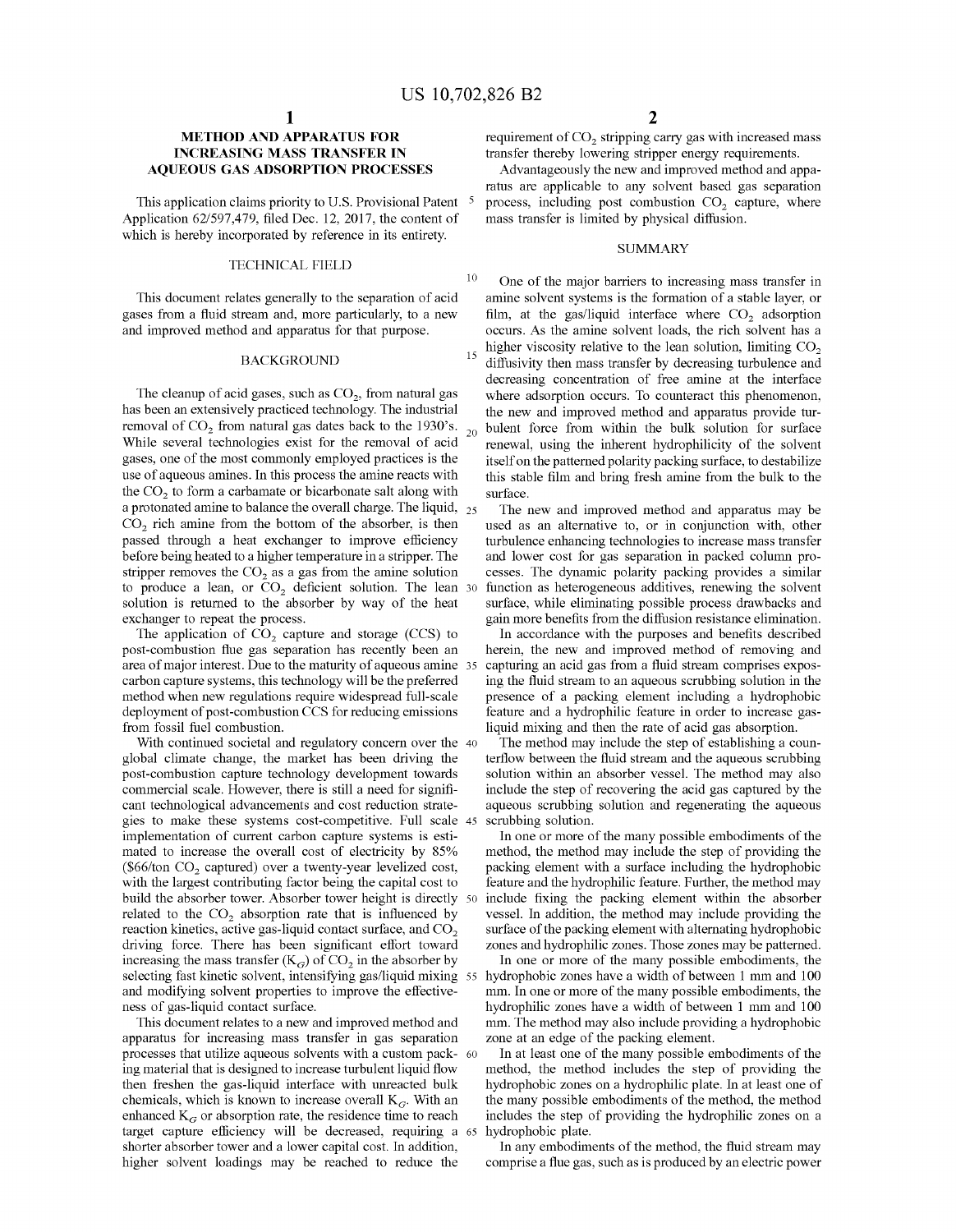station. The acid gas may comprise carbon dioxide. The aqueous scrubbing solution may include an aqueous amine for carbon capture.

In accordance with an additional aspect, a new and improved apparatus is provided for removing and capturing 5 an acid gas from a fluid stream. That apparatus comprises (a) an absorber vessel, such as an absorber tower, having a chamber and (b) a packing element in the chamber. That packing element has a hydrophobic feature and a hydrophilic feature wherein the hydrophobic feature has a first width of between 1 mm and 100 mm and the hydrophilic feature has a second width of between 1 mm and 100 mm. Reference is now made to FIG. **1** which schematically

In one or more of the many possible embodiments of the apparatus, the packing element is fixed within the chamber of the absorber vessel. Further, the absorber vessel includes a first inlet for the fluid stream and a second inlet for the aqueous scrubber solution wherein the first and second inlets are opposed to establish a counterflow of the fluid stream and the aqueous scrubber solution. The counterflow may be  $_{20}$ provided along a longitudinal axis of the absorber vessel and the packing element may extend across the longitudinal axis.

In one or more of the many possible embodiments, the packing element is a body and the hydrophobic feature and the hydrophilic feature comprise alternating hydrophobic 25 zones and hydrophilic zones along the surface of the body. Those zones may be presented in a pattern. Further, the edge of the body is hydrophobic.

In one or more of the many possible embodiments, the packing element is a hydrophobic plate and the hydrophilic <sup>30</sup> features are hydrophilic zones provided at spaced locations along the hydrophobic plate. In one or more of the many possible embodiments, the packing element is a hydrophilic plate and the hydrophobic features are hydrophobic zones  $35$ provided at spaced locations along the hydrophilic plate.

In the following description, there are shown and described several preferred embodiments of the method and apparatus. As it should be realized, the method and apparatus are capable of other, different embodiments and their  $40$ several details are capable of modification in various, obvious aspects all without departing from the method and apparatus as set forth and described in the following claims. Accordingly, the drawings and descriptions should be regarded as illustrative in nature and not as restrictive. 45 include an aqueous amine such as, for example, monoetha-

#### BRIEF DESCRIPTION OF THE DRAWING FIGURES

The accompanying drawing figures incorporated herein  $50$ and forming a part of the specification, illustrate several aspects of the method and apparatus and together with the description serve to explain certain principles thereof.

FIG. **1** is a schematic block diagram of a carbon capture system incorporating the new and improved apparatus.

FIG. **2** is a detailed perspective view illustrating how an aqueous scrubbing solution of the type utilized in the absorber vessel of the new and improved apparatus flows down the smooth surface of a hydrophilic material.

FIG. **3** is a detailed perspective view illustrating how an aqueous scrubbing solution of the type utilized in the absorber vessel of the new and improved apparatus flows down the smooth surface of a hydrophobic material.

FIG. 4 is a partially-exploded, detailed perspective view 65 of one possible embodiment of a packing element used in the apparatus set forth in FIG. **1.** 

FIG. **5** is a detailed schematic illustration of a droplet of aqueous scrubbing solution flowing down a packing element incorporating alternating hydrophobic and hydrophilic zones.

Reference will now be made in detail to the present preferred embodiments of the method and apparatus, examples of which are illustrated in the accompanying drawing figures.

#### DETAILED DESCRIPTION

illustrates a carbon capture system **10** of the type utilized to remove and capture carbon dioxide from a flue gas. As 15 illustrated, the carbon capture system **10** includes a new and improved apparatus **12** including an absorber vessel **14,**  having an internal chamber **16.** 

The absorber vessel **14** may be in the form of an absorber tower that has a longitudinal axis L oriented in a vertical 20 direction. The absorber vessel **14** includes a first inlet **20**  adjacent the lowermost end and a second inlet **22** adjacent the uppermost end. The two inlets **20, 22** are opposed so as to establish a counterflow within the chamber **16.** 

At least one packing element **24** is held in the chamber **16.**  As depicted in FIG. **1,** two packing elements **24** are illustrated but more could be provided. The packing elements **24**  are fixed within the chamber **16** of the absorber vessel **14**  and extend across the longitudinal axis L. The packing elements **24** will be described in greater detail below.

The carbon capture system **10** also includes a cooler **26,**  a heat exchanger **28,** a stripper **30,** a reboiler **32,** a condenser **34** and a gas-liquid separator **36.** 

A fluid stream source **38** generates a fluid stream, in the form of gas, that is delivered to the absorber vessel **14**  through the first inlet **20.** That fluid stream flows upward in the direction of action arrow A through the chamber **16** of the absorber vessel 14. Simultaneously, a CO<sub>2</sub> lean aqueous scrubbing solution is delivered to the absorber vessel **14**  through the second inlet **22.** The aqueous scrubbing solution flows downward in the direction of action arrow B through the chamber **16** of the absorber vessel **14.** 

The aqueous scrubbing solution is adapted to remove an acid gas, in this case carbon dioxide, from the fluid stream. Toward this end, the aqueous scrubbing solution may nolamine (MEA), hexanediamine (HAD), N,N-Bis(2-hydroxyethyl)methyl-amine (MDEA), piperazine **(PZ),**  2-amino-2-methyl propanol (AMP) or combinations thereof. As is known in the art, the aqueous scrubbing solution in addition to water, may also include other appropriate additives including, for example, corrosions inhibitors, solvent oxidation inhibitors and foaming inhibitors.

Following reaction, the gaseous fluid stream, minus carbon dioxide, is exhausted from the top of the absorber vessel 55 at 40. The now  $CO_2$ -rich aqueous scrubbing solution is discharged at **42** from the bottom of the absorber vessel **14**  and routed to the heat exchanger **28** before being routed to the top of the stripper **30.** The aqueous scrubbing solution at the bottom of the stripper **30** is circulated through the reboiler 32 where it is heated and then returned to the stripper. The  $CO<sub>2</sub>$ -rich aqueous scrubbing solution entering the top of the stripper **30** is heated in the stripper **30,** causing the release of the  $CO<sub>2</sub>$  and regeneration of the  $CO<sub>2</sub>$ -lean aqueous scrubbing solution.

The released  $CO<sub>2</sub>$  and some water vapor is exhausted from the top of the stripper **30** and delivered to the gas-liquid separator  $36$ . The separated  $CO<sub>2</sub>$  is collected for further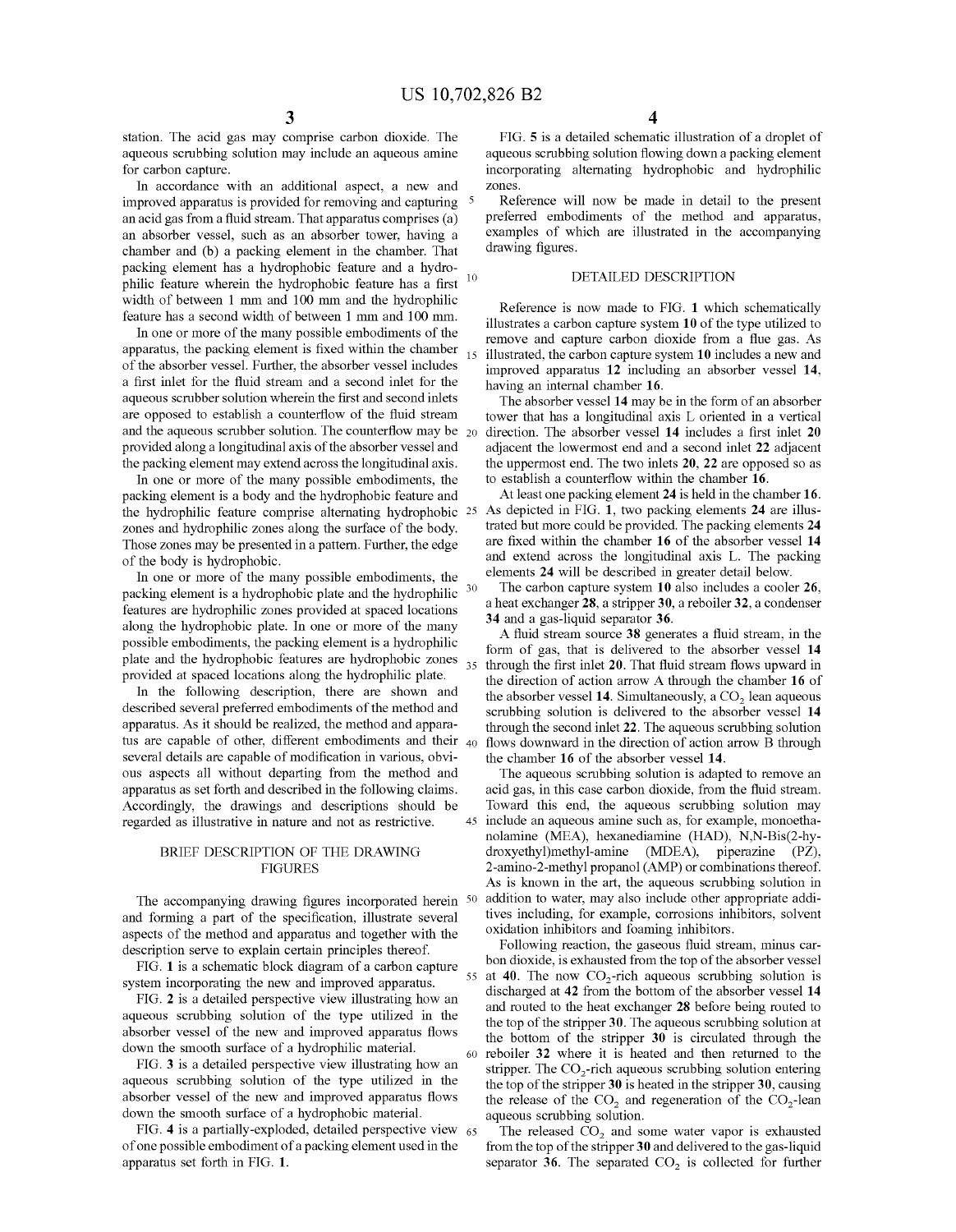processing or long term storage while the separated water is returned to the stripper 30. The CO<sub>2</sub>-lean aqueous scrubbing solution, regenerated in the scrubber **30,** is then returned through the heat exchanger **28** and the cooler **26** to the absorber vessel **14** through the second inlet **22** in order to 5 restart the process cycle.

One of the major barriers to enabling mass transfer to amine solvent systems is the formation of a stable layer or film at the gas/liquid interface where  $CO<sub>2</sub>$  adsorption occurs. For many second generation advanced solvents with low 10 heat of absorption, it has been reported that overall mass transfer is limited by diffusion of  $CO<sub>2</sub>$  from the reaction gas-liquid interface film into the bulk liquid, and/or diffusion of the unreacted amine from the bulk liquid to the interface upon itself. The change in contact angle between the aqueliquid film. 15 ous scrubbing solution and each alternating hydrophilic

As illustrated in FIGS. **2** and **3,** hydrophilic and hydrophobic surfaces display distinct wettability and contact angle characteristics when interacting with aqueous solutions. When the aqueous scrubbing solution **50** flows in the direction of action arrow C down a surface **52** made from a 20 hydrophilic material, the contact angle increases and the aqueous scrubbing solution spreads outward over the surface. See FIG. **2.** In contrast, when the aqueous scrubbing solution **50** flows in the direction of action arrow D down a surface **54** made from a hydrophobic material, the contact 25 angle decreases and the aqueous scrubbing solution draws up upon itself, flowing in a tight rivulet.

The packing element **24** described in detail below, takes advantage of the behavior illustrated in FIGS. **2** and **3** to provide a significant benefit in the form of increased mixing that directly addresses the major barriers noted above and results in increased  $CO<sub>2</sub>$  mass transfer.

More particularly, the packing element **24** may comprise a dynamic polarity structured packing. As illustrated in detail in FIG. **4,** the packing element **24** may include a plurality of random packing and corrugated metal sheets or plates **60, 62, 64** that provide a very open honeycomb structure with inclined flow channels **66** providing a relatively high surface area but low resistance to vapor flow.

tured packing, the first corrugated plate **60** and the third corrugated plate **64** include a plurality of openings or perforations **68** for aiding liquid and vapor counterflow. The center plate **62** of the illustrated embodiment does not include any openings or perforations and thus, the flow 45 channels **66** of plate **62** are uninterrupted. As schematically illustrated in FIG. **4,** the flow channels **66** of at least plate **62**  have a hydrophobic feature **70** and a hydrophilic feature **72**  in the form of alternating hydrophobic and hydrophilic zones. Each hydrophobic feature or zone **70** has a width or 50 length dimension of between 1 mm and 100 mm. Similarly, each hydrophilic feature or zone **72** has a width or length dimension of between 1 mm and 100 mm. The width or length dimension is oriented across the flow path followed by the aqueous scrubbing solution (see action arrows E) which is counter to the flow path of the fluid stream/flue gas (see action arrow F).

In the embodiment illustrated in FIG. **4,** the hydrophobic features or zones **70** have a greater width or length than the hydrophilic features or zones **72.** Here it should be appreciated that in alternative embodiments, the hydrophobic features or zones **70** could be of the same width or length as the hydrophilic features or zones **72.** In other alternative embodiments, the hydrophilic features or zones **72** could have a greater width or length than the hydrophobic features 65 or zones **70.** It should also be noted that the hydrophobic features or zones **70** and the hydrophilic features or zones **72** 

**6** 

may be provided in a pattern or a random arrangement of widths and lengths. While not schematically illustrated in FIG. **4,** the flow channels **66** of the plates **60** and **64** may also include alternating hydrophobic features or zones **70** and hydrophilic features or zones **72** as just described.

FIG. **5** schematically illustrates the effect the alternating hydrophobic features or zones **70** and the hydrophilic features or zones **72** have on the aqueous scrubbing solution **50**  as it flows down the plates **60, 62, 64** over those alternating zones. As the aqueous scrubbing solution **50** flows over each hydrophilic feature or zone **72,** it flattens and spreads outward. In contrast, as the aqueous scrubbing solution **50**  flows over each hydrophobic feature or zone **70,** it draws up feature or zone **72** and each hydrophobic feature or zone **70**  disrupts the steady flow pattern and creates internal turbulence and mixing in the aqueous solution (note action arrows G).

This action serves to break the stable film layer and the gas/liquid interface thereby renewing the surface of the aqueous scrubbing solution with unreacted amine for enhanced mass transfer and  $CO<sub>2</sub>$  capture. This directly leads a reduced cost to capture  $CO<sub>2</sub>$  from a utility fossil-fuel-fired unit with minimum secondary environmental impact.

The packing element **24** with the alternating hydrophobic features/zones **70** and the hydrophilic features/zones **72** may be fabricated with additive manufacturing (aka 3D printing) to produce a three dimensional structure. Briefly, the design 30 of the three dimensional packing element **24** is sliced into layers and a toolpath is set to produce each layer from a single nozzle. Plastic filament is extruded through a nozzle designed to melt the material. After deposition through the nozzle, the lower temperature re-solidifies the plastic into the desired design. Fused deposition modeling could be used to print the dynamic packing element **24** with a diameter of, for example, 7.5 to 10.0 cm.

In one possible embodiment of the packing element **24,**  hydrophobic features or zones **70** are provided or printed at In the embodiment illustrated in detail in FIG. **4,** struc- 40 spaced locations onto a plate made of hydrophilic material. In another possible embodiment of the packing element **24,**  hydrophilic features or zones **72** are provided or printed at spaced locations on a plate made from hydrophobic material.

> In some embodiments the lower edge or even all edges of the plate incorporate or provide a hydrophobic feature or zone **70** to destabilize the liquid film and aid in the liquid film breaking away from the packing element.

> There are many materials available with varied hydrophobicity and hydrophilicity that may be selected for construction of the packing element **24** based upon the specific application and the aqueous scrubbing solution being utilized. A partial list of useful materials includes (a) hydrophobic polymers, such as polyurethane, polyethylene, polyolefin, polyacrylate, polystyrene, polypropylene and polytetrafluoroethylene and copolymers and combinations thereof for the hydrophobic features or zones **70** and steel, ceramic and hydrophilic polymers, such as functionalized poly(maleic anhydride), polyether, poly(vinyl alcohol), poly (vinylpyrrolidone), polyoxymethylene, poly(lactic acid), and poly(methyl methacrylate) and copolymers and combinations thereof for the hydrophilic features or zones **72.**

> The apparatus **12** described above is useful in a method of removing and capturing an acid gas from a fluid stream. That method may be broadly described as including the step of exposing the fluid stream to an aqueous scrubbing solution in the presence of a packing element **24** including a hydro